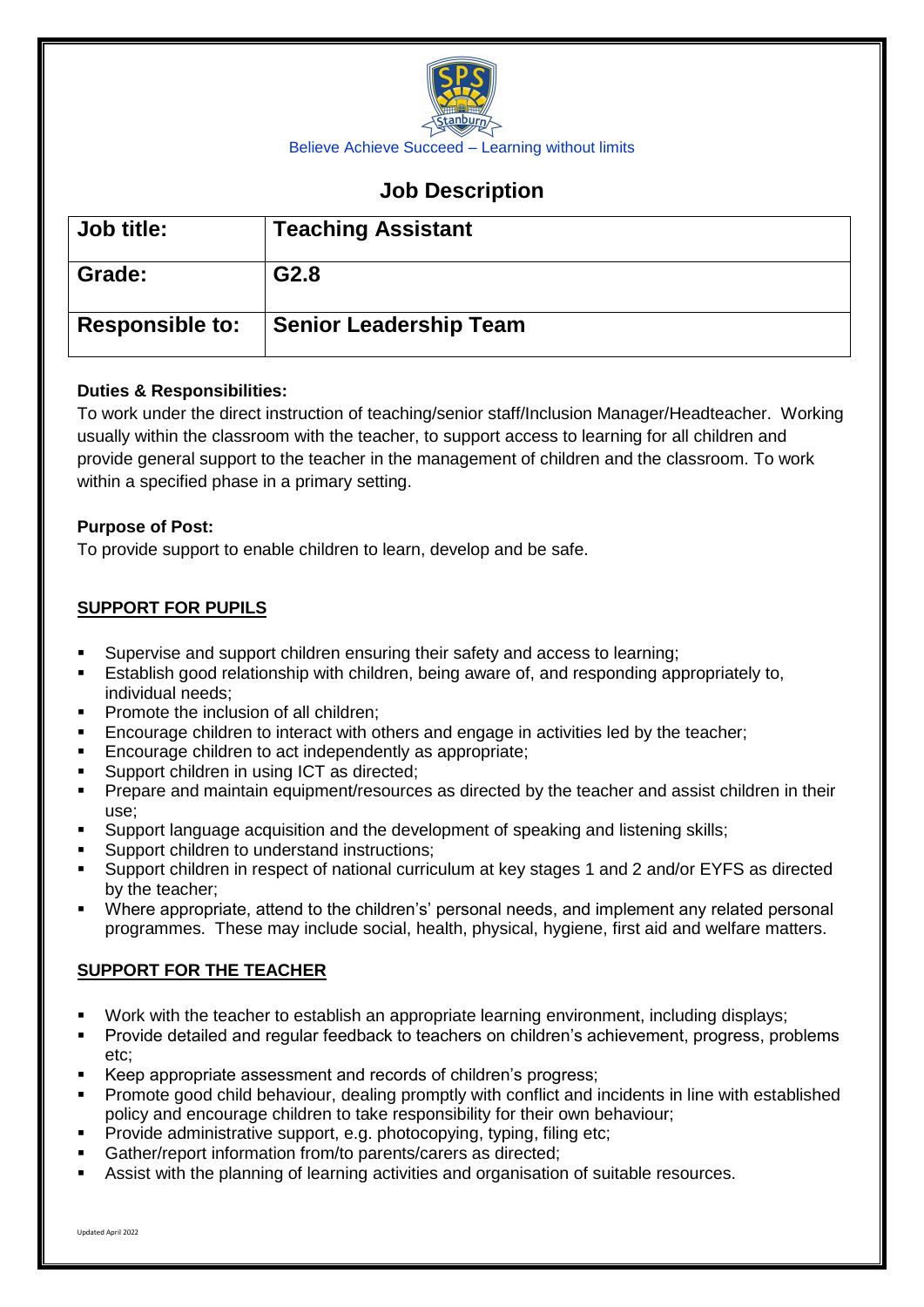

### **SUPPORT FOR THE SCHOOL**

- Be aware of and comply with policies and procedures relating to child protection, health, safety and security, confidentiality and data protection, reporting all concerns to an appropriate person;
- Be aware of and support differences and ensure all children have equal access to opportunities to learn and develop;
- **Contribute to the overall ethos/work/aims of the school;**
- The post holder interacts on a professional level with colleagues and parents, establishing and maintaining productive relationship with them;
- Attend relevant meetings as required;
- To contribute to teams as agreed with the Headteacher;
- **Participate in training and other learning activities and performance development as required;**
- **Participate in the school's performance management scheme:**
- **EXECOMPANY teaching staff and children on visits, trips, and out of school activities as required;**
- Appreciate and support the role of other professionals;
- Assist with the supervision of children out of lesson times e.g. playtimes as required;
- Set a good example in terms of dress, punctuality and attendance;
- Carry out any other related duties as requested by the Headteacher.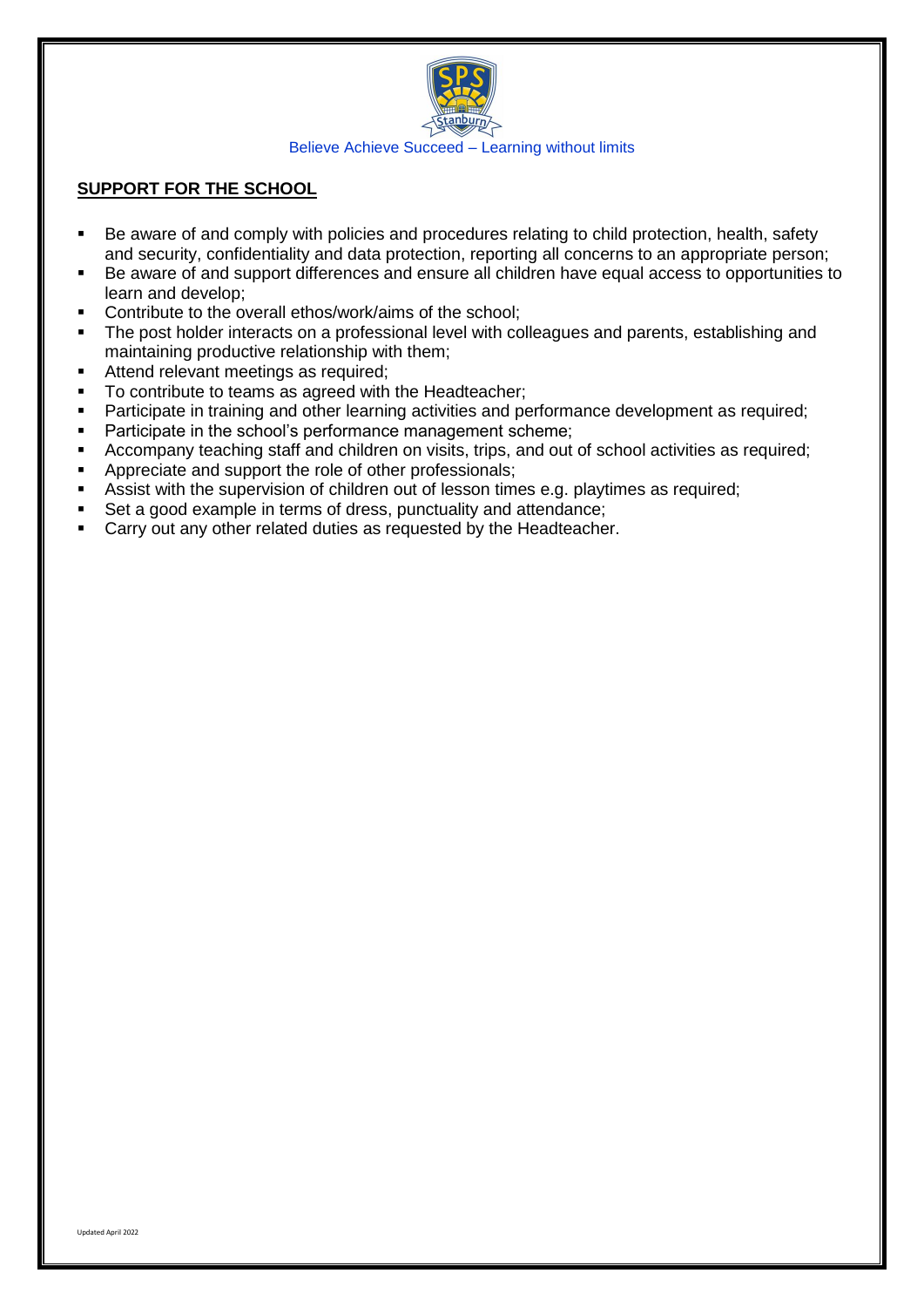

# **TEACHING ASSISTANT**

# **PERSON SPECIFICATION**

## **Training and Qualifications**

The successful candidate will have either undertaken training internally or hold an external qualification (e.g. NVQ Teaching Assistant course or similar). The successful candidate must also meet the requirements as set out in the National Occupational Standards for Support Staff.

# **Experience**

- Recent experience of working with children across the primary phase in a school environment would be preferable;
- Recent and effective experience of supporting children within whole class environment preferable;
- Relevant and recent First Aid qualification and training preferable.

# **Knowledge and Skills**

The person appointed will need to have skills and knowledge of:

- Planning and preparing for the learning needs of specific children;
- Assessing, recording and reporting on the progress of specific children with evidence to support this;
- Good communication skills;
- Working independently with initiative and flexibility within part of a team;
- High level of ICT skills;
- Experience of creating and maintaining learning and teaching resources and display materials;
- Able to complete new training initiatives as appropriate.

# **Personal Characteristics**

- Motivated and positive person;
- High standard of personal conduct;

### **Arrangements for appraisal of performance:**

There is an annual appraisal cycle carried out by line mangers which seeks to acknowledge success, resolve problems and identify training/development needs.

### **Equal Opportunities**

The post-holder will be expected to carry out all duties in the context of and in compliance with the Council's Equal Opportunities Policies.